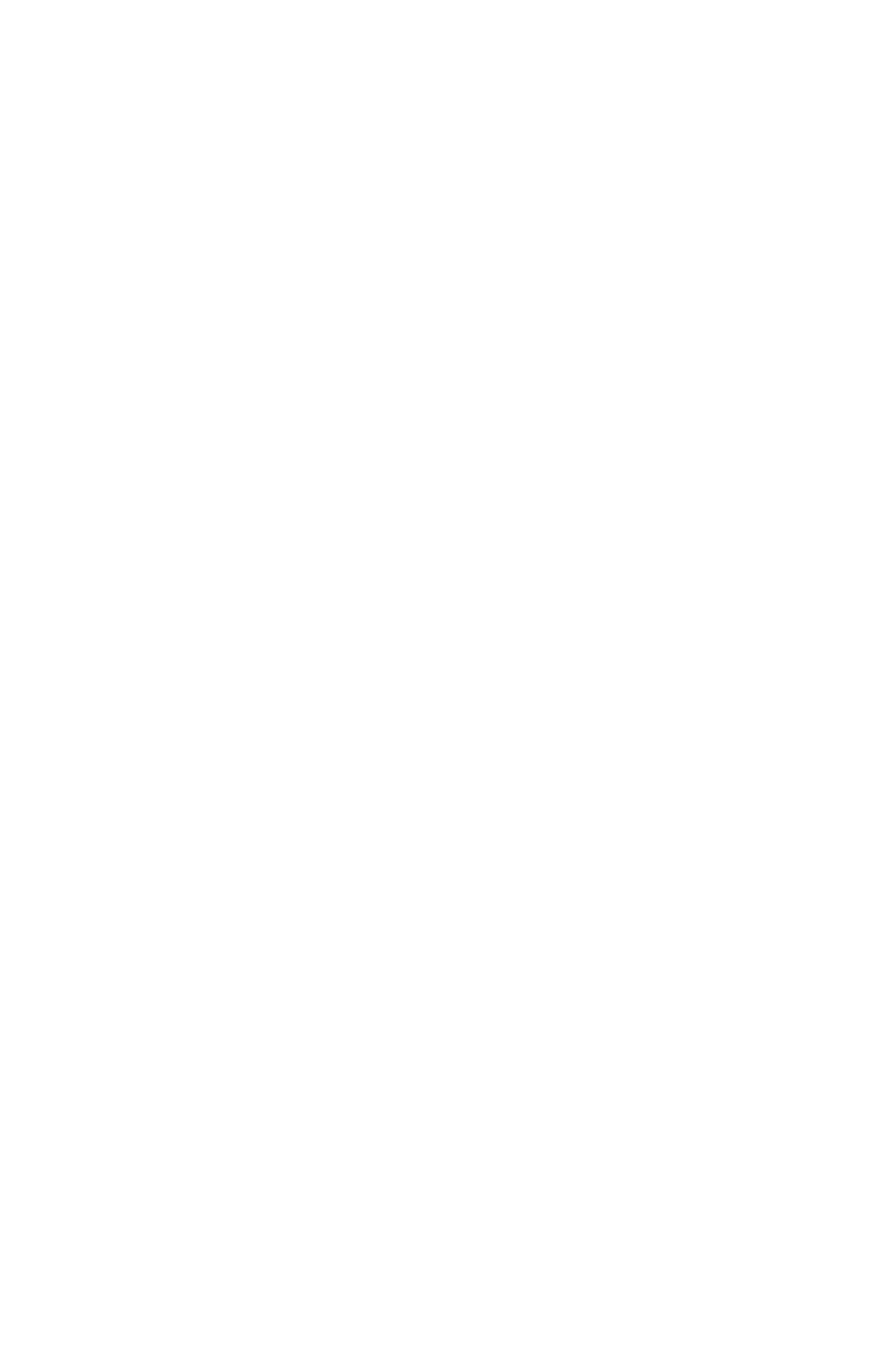The performance of schools in the October 2014 Psychometrician Licensure Examination in alphabetical order as per R.A. 8981 otherwise known as PRC Modernization Act of 2000 Section 7(m) "To monitor the performance of schools in licensure examinations and publish the results thereof in a newspaper of national circulation" is as follows:

#### OCTOBER 2014 PSYCHOMETRICIAN LICENSURE EXAMINATION

#### PERFORMANCE OF SCHOOLS IN ALPHABETICAL ORDER

| SEQ.         |                                                                      | <b>FIRST TIMERS</b><br><b>PASSED</b><br><b>FAILED</b><br><b>TOTAL</b><br>% PASSED<br><b>COND</b> |                       |   |                         |          |               |               |             | <b>REPEATERS</b> |                        | <b>OVERALL PERFORMANCE</b> |                |             |                |          |  |
|--------------|----------------------------------------------------------------------|--------------------------------------------------------------------------------------------------|-----------------------|---|-------------------------|----------|---------------|---------------|-------------|------------------|------------------------|----------------------------|----------------|-------------|----------------|----------|--|
| NO.          | <b>SCHOOL</b>                                                        |                                                                                                  |                       |   |                         |          | <b>PASSED</b> | <b>FAILED</b> | <b>COND</b> | <b>TOTAL</b>     | <b>% PASSED PASSED</b> |                            | <b>FAILED</b>  | <b>COND</b> | <b>TOTAL</b>   | % PASSED |  |
| $\mathbf{1}$ | <b>ADAMSON UNIVERSITY</b>                                            | 31                                                                                               | 55                    | 0 | 86                      | 36.05%   | $\Omega$      | $\Omega$      | $\mathbf 0$ | $\mathbf 0$      | 0.00%                  | 31                         | 55             | $\Omega$    | 86             | 36.05%   |  |
| 2            | ADVENTIST UNIVERSITY OF THE<br><b>PHILIPPINES</b>                    | 11                                                                                               | 3                     | 0 | 14                      | 78.57%   | $\mathbf 0$   | $\mathbf 0$   | $\mathbf 0$ | $\mathbf 0$      | $0.00\%$               | 11                         | 3              | $\Omega$    | 14             | 78.57%   |  |
| 3            | AMA COMPUTER COLLEGE-BINAN,<br>LAGUNA                                | $\mathbf{1}$                                                                                     | $\Omega$              | 0 | $\mathbf{1}$            | 100.00%  | $\Omega$      | $\mathbf 0$   | $\Omega$    | $\Omega$         | $0.00\%$               | $\mathbf{1}$               | $\mathbf 0$    | $\Omega$    | $\mathbf{1}$   | 100.00%  |  |
| 4            | AMA COMPUTER COLLEGE-<br><b>CABANATUAN CITY</b>                      | $\mathbf 0$                                                                                      | $\mathbf{1}$          | 0 | $\mathbf{1}$            | 0.00%    | $\Omega$      | $\mathbf 0$   | $\mathbf 0$ | $\Omega$         | $0.00\%$               | $\Omega$                   | $\mathbf{1}$   | $\Omega$    | $\mathbf{1}$   | 0.00%    |  |
| 5            | AMA COMPUTER COLLEGE-STA.<br>CRUZ, LAGUNA                            | $\mathbf 0$                                                                                      | 1                     | 0 | $\mathbf{1}$            | 0.00%    | $\Omega$      | $\Omega$      | $\mathbf 0$ | $\mathbf 0$      | 0.00%                  | 0                          | $\mathbf{1}$   | $\Omega$    | 1              | 0.00%    |  |
| 6            | AMA COMPUTER UNIVERSITY-<br>PROJ. 8, QC                              | $\mathbf 0$                                                                                      | $\mathbf{1}$          | 0 | $\mathbf{1}$            | 0.00%    | $\Omega$      | $\mathbf 0$   | $\mathbf 0$ | $\mathbf 0$      | $0.00\%$               | 0                          | $\mathbf{1}$   | $\Omega$    | $\mathbf{1}$   | 0.00%    |  |
| 7            | <b>ANGELES UNIVERSITY</b><br><b>FOUNDATION</b>                       | 9                                                                                                | 9                     | 0 | 18                      | 50.00%   | $\Omega$      | $\Omega$      | $\mathbf 0$ | $\Omega$         | $0.00\%$               | 9                          | 9              | $\Omega$    | 18             | 50.00%   |  |
| 8            | <b>AQUINAS UNIVERSITY</b>                                            | 6                                                                                                | 6                     | 0 | 12                      | 50.00%   | $\Omega$      | $\Omega$      | $\mathbf 0$ | $\Omega$         | $0.00\%$               | 6                          | 6              | $\Omega$    | 12             | 50.00%   |  |
| 9            | ARELLANO UNIVERSITY-MANILA                                           | $\mathbf 0$                                                                                      | 13                    | 0 | 13                      | 0.00%    | $\Omega$      | $\Omega$      | $\mathbf 0$ | $\Omega$         | 0.00%                  | $\Omega$                   | 13             | $\Omega$    | 13             | 0.00%    |  |
| 10           | ARELLANO UNIVERSITY-PASAY                                            | $\mathbf 0$                                                                                      | $\overline{c}$        | 0 | $\overline{2}$          | 0.00%    | $\mathbf 0$   | $\mathbf 0$   | $\mathbf 0$ | $\mathbf 0$      | 0.00%                  | 0                          | $\mathbf{2}$   | 0           | $\overline{2}$ | 0.00%    |  |
| 11           | ARELLANO UNIVERSITY-PASIG                                            | $\mathbf 0$                                                                                      | $\overline{2}$        | 0 | $\overline{2}$          | 0.00%    | $\Omega$      | $\mathbf 0$   | $\mathbf 0$ | $\Omega$         | 0.00%                  | $\Omega$                   | 2              | $\Omega$    | $\overline{2}$ | 0.00%    |  |
| 12           | <b>ASSUMPTION COLLEGE-MAKATI</b>                                     | 13                                                                                               | 14                    | 0 | 27                      | 48.15%   | $\Omega$      | $\mathbf 0$   | $\mathbf 0$ | $\Omega$         | $0.00\%$               | 13                         | 14             | $\Omega$    | 27             | 48.15%   |  |
| 13           | ATENEO DE DAVAO UNIVERSITY                                           | 23                                                                                               | 19                    | 0 | 42                      | 54.76%   | $\Omega$      | $\Omega$      | $\mathbf 0$ | $\mathbf 0$      | 0.00%                  | 23                         | 19             | $\Omega$    | 42             | 54.76%   |  |
| 14           | ATENEO DE MANILA UNIVERSITY-<br>Q.C.                                 | 30                                                                                               | 4                     | 0 | 34                      | 88.24%   | $\Omega$      | $\mathbf 0$   | $\mathbf 0$ | $\mathbf 0$      | $0.00\%$               | 30                         | 4              | $\Omega$    | 34             | 88.24%   |  |
| 15           | ATENEO DE NAGA UNIVERSITY                                            | 24                                                                                               | 25                    | 0 | 49                      | 48.98%   | $\Omega$      | $\Omega$      | $\mathbf 0$ | $\Omega$         | 0.00%                  | 24                         | 25             | $\Omega$    | 49             | 48.98%   |  |
| 16           | ATENEO DE ZAMBOANGA                                                  | 4                                                                                                | 4                     | 0 | 8                       | 50.00%   | $\Omega$      | $\Omega$      | $\mathbf 0$ | $\Omega$         | 0.00%                  | $\overline{4}$             | 4              | $\Omega$    | 8              | 50.00%   |  |
| 17           | <b>BALIUAG UNIVERSITY (BALIUAG</b><br>COLLEGES)                      | 5                                                                                                | 4                     | 0 | 9                       | 55.56%   | $\mathbf 0$   | $\mathbf 0$   | $\mathbf 0$ | $\mathbf 0$      | 0.00%                  | 5                          | $\overline{4}$ | $\mathbf 0$ | 9              | 55.56%   |  |
| 18           | BATAAN PENINSULA STATE U-<br>MAIN CAMPUS(FOR BNSAT)                  | $\overline{2}$                                                                                   | $\overline{2}$        | 0 | $\overline{\mathbf{4}}$ | 50.00%   | $\mathbf 0$   | $\mathbf 0$   | 0           | $\mathbf 0$      | $0.00\%$               | $\overline{\mathbf{c}}$    | $\overline{2}$ | 0           | 4              | 50.00%   |  |
| 19           | BATAAN PENINSULA STATE<br>UNIVERSITY-BALANGA                         | $\mathbf 0$                                                                                      | $\mathbf{1}$          | 0 | $\mathbf{1}$            | 0.00%    | $\mathbf 0$   | $\mathbf 0$   | $\mathbf 0$ | $\mathbf 0$      | $0.00\%$               | 0                          | $\mathbf{1}$   | $\mathbf 0$ | $\mathbf{1}$   | 0.00%    |  |
| 20           | <b>BATANGAS STATE UNIVERSITY</b><br>(for. JPLPC)-MALVAR              | $\overline{2}$                                                                                   | $\overline{2}$        | 0 | $\overline{4}$          | 50.00%   | $\mathbf 0$   | $\mathbf 0$   | $\mathbf 0$ | $\mathbf 0$      | $0.00\%$               | $\overline{2}$             | $\overline{2}$ | 0           | 4              | 50.00%   |  |
| 21           | <b>BATANGAS STATE UNIVERSITY-</b><br>ARASOF-NASUGBU                  | $\mathbf 0$                                                                                      | 3                     | 0 | 3                       | 0.00%    | $\mathbf 0$   | $\mathbf 0$   | $\mathbf 0$ | $\mathbf 0$      | $0.00\%$               | 0                          | 3              | 0           | 3              | $0.00\%$ |  |
| 22           | BATANGAS STATE UNIVERSITY-<br><b>BATANGAS CITY (PBMIT)</b>           | 6                                                                                                | 17                    | 0 | 23                      | 26.09%   | 0             | $\mathbf 0$   | 0           | $\mathbf 0$      | $0.00\%$               | 6                          | 17             | 0           | 23             | 26.09%   |  |
| 23           | <b>BOHOL ISLAND STATE</b><br>UNIVERSITY (FOR.CVSCAFT)-<br>TAGBILARAN | $\mathbf 0$                                                                                      | $\mathbf{2}^{\prime}$ | 0 | $\overline{2}$          | $0.00\%$ | $\mathbf 0$   | $\mathbf 0$   | $\mathbf 0$ | $\mathbf 0$      | $0.00\%$               | 0                          | $\overline{2}$ | 0           | $\overline{2}$ | $0.00\%$ |  |
| 24           | <b>BROKENSHIRE COLLEGE</b>                                           | 3                                                                                                | $\overline{7}$        | 0 | 10                      | 30.00%   | $\mathbf 0$   | $\mathbf 0$   | $\pmb{0}$   | $\mathbf 0$      | $0.00\%$               | 3                          | $\overline{7}$ | $\mathbf 0$ | 10             | 30.00%   |  |
| 25           | <b>BULACAN STATE UNIVERSITY</b><br>(for.BCAT)-MALOLOS                | 20                                                                                               | 35                    | 0 | 55                      | 36.36%   | $\mathbf 0$   | $\mathbf 0$   | $\pmb{0}$   | $\mathbf 0$      | $0.00\%$               | 20                         | 35             | 0           | 55             | 36.36%   |  |
| 26           | CAGAYAN STATE UNIVERSITY-<br><b>TUGUEGARAO</b>                       | 6                                                                                                | 17                    | 0 | 23                      | 26.09%   | 0             | 0             | 0           | $\mathbf 0$      | $0.00\%$               | 6                          | 17             | 0           | 23             | 26.09%   |  |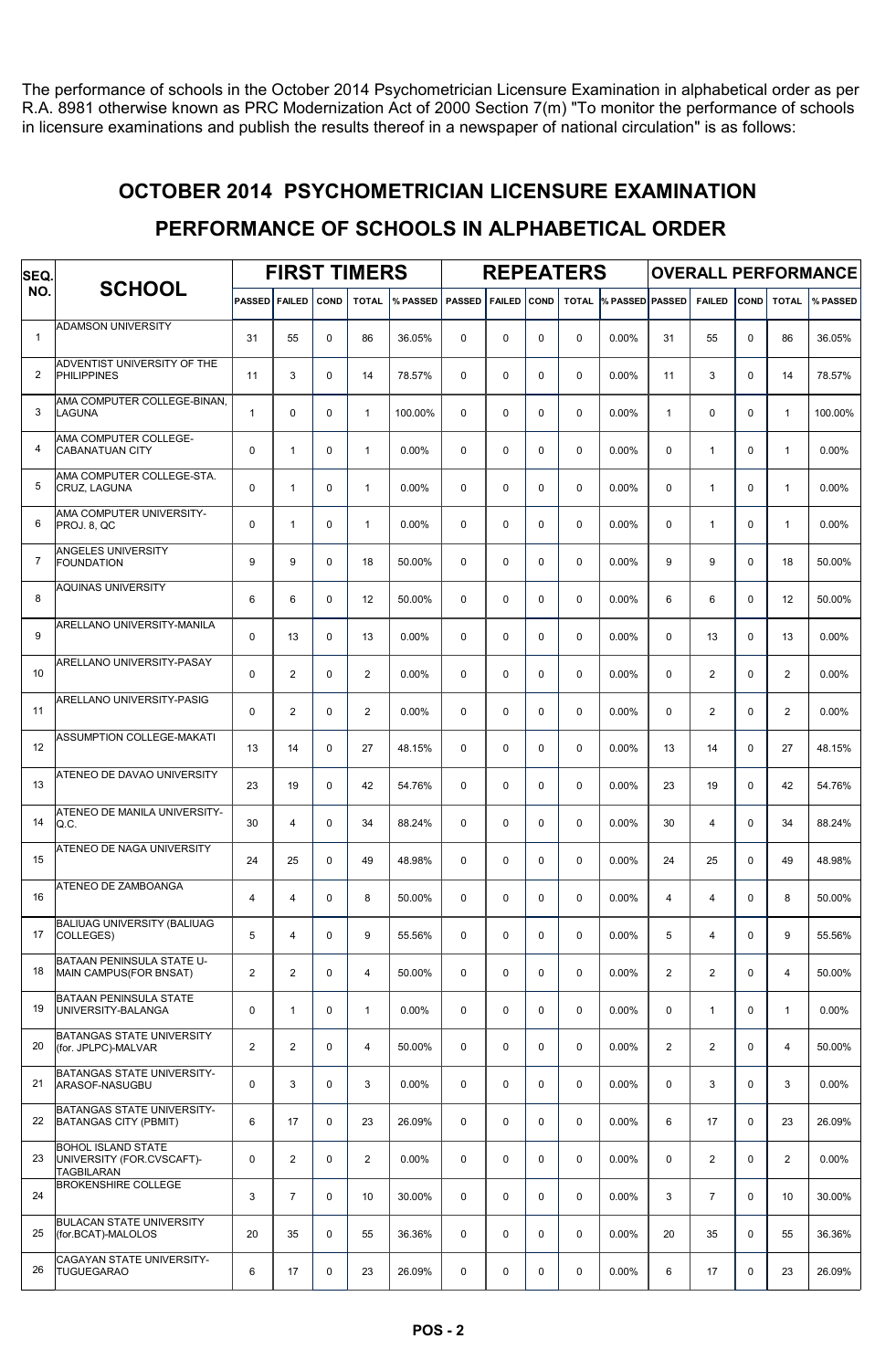| SEQ. |                                                                |                | <b>FIRST TIMERS</b><br><b>FAILED</b><br>COND |             |                |          |               |               |             | <b>REPEATERS</b> |                              |                |                |             |              | <b>OVERALL PERFORMANCE</b> |
|------|----------------------------------------------------------------|----------------|----------------------------------------------|-------------|----------------|----------|---------------|---------------|-------------|------------------|------------------------------|----------------|----------------|-------------|--------------|----------------------------|
| NO.  | <b>SCHOOL</b>                                                  | <b>PASSED</b>  |                                              |             | <b>TOTAL</b>   | % PASSED | <b>PASSED</b> | <b>FAILED</b> | <b>COND</b> |                  | <b>TOTAL % PASSED PASSED</b> |                | <b>FAILED</b>  | COND        | <b>TOTAL</b> | % PASSED                   |
| 27   | CALAYAN EDUCATIONAL<br>FOUNDATION INC.(for.<br>MED.CTR.LUCENA) | 0              | 3                                            | $\mathbf 0$ | 3              | 0.00%    | $\Omega$      | $\mathbf 0$   | $\mathbf 0$ | $\mathbf 0$      | 0.00%                        | 0              | 3              | $\Omega$    | 3            | 0.00%                      |
| 28   | <b>CANOSSA COLLEGE</b>                                         | $\overline{c}$ | $\overline{4}$                               | $\mathbf 0$ | 6              | 33.33%   | 0             | $\mathbf 0$   | $\mathbf 0$ | $\mathbf 0$      | 0.00%                        | $\overline{2}$ | $\overline{4}$ | $\mathbf 0$ | 6            | 33.33%                     |
| 29   | CAP COLLEGE FOUNDATION, INC                                    | $\mathbf{1}$   | 0                                            | $\mathbf 0$ | $\mathbf{1}$   | 100.00%  | $\Omega$      | $\mathbf 0$   | $\mathbf 0$ | $\mathbf 0$      | 0.00%                        | $\mathbf{1}$   | $\mathbf 0$    | $\Omega$    | $\mathbf{1}$ | 100.00%                    |
| 30   | CAVITE STATE UNIVERSITY (DON<br>SEVERINO AGR'L. COLL.)         | 8              | 19                                           | $\mathbf 0$ | 27             | 29.63%   | $\Omega$      | $\mathbf 0$   | $\mathbf 0$ | $\mathbf 0$      | 0.00%                        | 8              | 19             | $\Omega$    | 27           | 29.63%                     |
| 31   | <b>CEBU DOCTORS UNIVERSITY</b>                                 | $\mathbf{1}$   | $\overline{4}$                               | $\mathbf 0$ | 5              | 20.00%   | $\Omega$      | $\mathbf 0$   | $\mathbf 0$ | $\mathbf 0$      | 0.00%                        | 1              | $\overline{4}$ | $\Omega$    | 5            | 20.00%                     |
| 32   | <b>CEBU NORMAL UNIVERSITY</b><br>(CEBU STATE COLLEGE)          | $\mathbf{1}$   | $\mathbf{1}$                                 | $\mathbf 0$ | $\overline{a}$ | 50.00%   | $\Omega$      | $\mathbf 0$   | $\mathbf 0$ | $\mathbf 0$      | 0.00%                        | $\mathbf{1}$   | $\mathbf{1}$   | $\Omega$    | 2            | 50.00%                     |
| 33   | CENTRAL COLLEGES OF THE<br><b>PHILIPPINES</b>                  | $\Omega$       | $\mathbf{1}$                                 | $\Omega$    | $\mathbf{1}$   | 0.00%    | $\Omega$      | $\Omega$      | $\Omega$    | $\Omega$         | 0.00%                        | $\mathbf 0$    | $\mathbf{1}$   | $\Omega$    | $\mathbf{1}$ | 0.00%                      |
| 34   | CENTRAL LUZON STATE<br><b>UNIVERSITY</b>                       | 9              | 12                                           | $\Omega$    | 21             | 42.86%   | $\Omega$      | $\Omega$      | $\mathbf 0$ | $\Omega$         | 0.00%                        | 9              | 12             | $\Omega$    | 21           | 42.86%                     |
| 35   | CENTRAL MINDANAO UNIVERSITY                                    | $\overline{7}$ | 18                                           | $\Omega$    | 25             | 28.00%   | $\Omega$      | $\mathbf 0$   | $\mathbf 0$ | $\Omega$         | 0.00%                        | $\overline{7}$ | 18             | $\Omega$    | 25           | 28.00%                     |
| 36   | CENTRAL PHILIPPINE UNIVERSITY                                  | 13             | 6                                            | $\mathbf 0$ | 19             | 68.42%   | 0             | $\mathbf 0$   | $\mathbf 0$ | $\mathbf 0$      | 0.00%                        | 13             | 6              | $\mathbf 0$ | 19           | 68.42%                     |
| 37   | CENTRO ESCOLAR UNIVERSITY-<br><b>MAKATI</b>                    | 12             | 25                                           | $\mathbf 0$ | 37             | 32.43%   | 0             | $\mathbf 0$   | $\mathbf 0$ | $\mathbf 0$      | 0.00%                        | 12             | 25             | $\mathbf 0$ | 37           | 32.43%                     |
| 38   | CENTRO ESCOLAR UNIVERSITY-<br><b>MALOLOS</b>                   | 5              | 14                                           | $\mathbf 0$ | 19             | 26.32%   | $\Omega$      | $\mathbf 0$   | $\mathbf 0$ | $\mathbf 0$      | 0.00%                        | 5              | 14             | $\Omega$    | 19           | 26.32%                     |
| 39   | CENTRO ESCOLAR UNIVERSITY-<br><b>MANILA</b>                    | 27             | 35                                           | $\Omega$    | 62             | 43.55%   | $\Omega$      | $\mathbf 0$   | $\mathbf 0$ | $\mathbf 0$      | 0.00%                        | 27             | 35             | $\Omega$    | 62           | 43.55%                     |
| 40   | <b>COLEGIO DE SAN GABRIEL</b><br><b>ARCANGEL</b>               | $\mathbf{1}$   | $\mathbf 0$                                  | $\mathbf 0$ | $\mathbf{1}$   | 100.00%  | $\Omega$      | $\mathbf 0$   | $\mathbf 0$ | $\mathbf 0$      | 0.00%                        | $\mathbf{1}$   | $\mathbf 0$    | $\Omega$    | $\mathbf{1}$ | 100.00%                    |
| 41   | COLEGIO DE SAN JUAN DE<br>LETRAN-CALAMBA                       | 3              | 30                                           | $\Omega$    | 33             | 9.09%    | $\Omega$      | $\Omega$      | $\Omega$    | $\Omega$         | 0.00%                        | 3              | 30             | $\Omega$    | 33           | 9.09%                      |
| 42   | COLEGIO DE SAN JUAN DE<br>LETRAN-INTRAMUROS                    | 26             | 24                                           | $\mathbf 0$ | 50             | 52.00%   | $\Omega$      | $\mathbf 0$   | $\mathbf 0$ | $\Omega$         | 0.00%                        | 26             | 24             | $\Omega$    | 50           | 52.00%                     |
| 43   | COLEGIO SAN AGUSTIN-BACOLOD<br><b>CITY</b>                     | 1              | 3                                            | $\mathbf 0$ | $\overline{4}$ | 25.00%   | 0             | $\mathbf 0$   | $\mathbf 0$ | $\mathbf 0$      | 0.00%                        | $\mathbf{1}$   | 3              | $\mathbf 0$ | 4            | 25.00%                     |
| 44   | COLLEGE OF THE HOLY SPIRIT OF<br><b>MANILA</b>                 | 1              | 2                                            | 0           | 3              | 33.33%   | 0             | 0             | $\mathsf 0$ | 0                | 0.00%                        | 1              | $\mathbf{2}$   | 0           | 3            | 33.33%                     |
| 45   | COLLEGE OF THE HOLY SPIRIT OF<br><b>TARLAC</b>                 | 0              | $\mathbf{1}$                                 | $\mathbf 0$ | $\mathbf{1}$   | 0.00%    | 0             | $\mathbf 0$   | $\mathbf 0$ | 0                | 0.00%                        | 0              | $\mathbf{1}$   | 0           | $\mathbf{1}$ | 0.00%                      |
| 46   | COR JESU COLLEGE (HOLY<br><b>CROSS OF DIGOS)</b>               | 3              | 3                                            | $\mathbf 0$ | 6              | 50.00%   | 0             | $\mathbf 0$   | $\mathbf 0$ | $\mathbf 0$      | 0.00%                        | 3              | 3              | $\Omega$    | 6            | 50.00%                     |
| 47   | DALUBHASAAN NG LUNGSOD NG<br><b>SAN PABLO</b>                  | 0              | $\mathbf{2}$                                 | $\mathbf 0$ | $\overline{a}$ | 0.00%    | 0             | $\mathbf 0$   | $\mathbf 0$ | $\mathbf 0$      | 0.00%                        | 0              | $\mathbf{2}$   | $\mathbf 0$ | $\mathbf{2}$ | 0.00%                      |
| 48   | DAVAO DOCTORS COLLEGE, INC.                                    | $\overline{2}$ | 11                                           | $\mathbf 0$ | 13             | 15.38%   | $\mathbf 0$   | 0             | $\mathsf 0$ | $\mathbf 0$      | 0.00%                        | 2              | 11             | $\mathbf 0$ | 13           | 15.38%                     |
| 49   | DE LA SALLE UNIVERSITY-<br><b>DASMARIÑAS</b>                   | 13             | 34                                           | $\mathbf 0$ | 47             | 27.66%   | $\mathbf 0$   | 0             | $\mathbf 0$ | 0                | 0.00%                        | 13             | 34             | $\mathbf 0$ | 47           | 27.66%                     |
| 50   | DE LA SALLE UNIVERSITY-LIPA                                    | 24             | 49                                           | $\mathbf 0$ | 73             | 32.88%   | $\mathbf 0$   | 0             | 0           | $\mathbf 0$      | 0.00%                        | 24             | 49             | 0           | 73           | 32.88%                     |
| 51   | DE LA SALLE UNIVERSITY-MANILA                                  | 32             | 16                                           | $\mathbf 0$ | 48             | 66.67%   | 0             | $\mathbf 0$   | $\mathsf 0$ | $\mathbf 0$      | 0.00%                        | 32             | 16             | $\mathbf 0$ | 48           | 66.67%                     |
| 52   | DE LA SALLE-ARANETA<br>UNIVERSITY, INC (GAUF)                  | 5              | 6                                            | 0           | 11             | 45.45%   | $\mathbf 0$   | $\mathbf 0$   | 0           | $\mathbf 0$      | 0.00%                        | 5              | 6              | $\mathbf 0$ | 11           | 45.45%                     |
| 53   | DIVINE WORD COLLEGE OF<br><b>CALAPAN</b>                       | 0              | $\mathbf{1}$                                 | $\mathbf 0$ | $\mathbf{1}$   | 0.00%    | $\mathbf 0$   | $\mathbf 0$   | $\mathbf 0$ | $\mathbf 0$      | 0.00%                        | 0              | $\mathbf{1}$   | 0           | 1            | 0.00%                      |
| 54   | DIVINE WORD COLLEGE OF<br><b>LEGAZPI</b>                       | $\mathbf{1}$   | 10                                           | $\mathbf 0$ | 11             | 9.09%    | $\Omega$      | $\mathbf 0$   | $\mathbf 0$ | $\mathbf 0$      | 0.00%                        | $\mathbf{1}$   | 10             | $\Omega$    | 11           | 9.09%                      |
| 55   | DOMINICAN COLLEGE-SAN JUAN,<br>MM                              | 1              | $\mathbf{1}$                                 | $\mathbf 0$ | 2              | 50.00%   | 0             | $\mathbf 0$   | $\mathbf 0$ | $\mathbf 0$      | 0.00%                        | $\mathbf{1}$   | $\mathbf{1}$   | $\mathbf 0$ | 2            | 50.00%                     |
| 56   | DON MARIANO MARCOS<br>MEMORIAL STATE UNIVERSITY-<br>AGOO       | 0              | 5                                            | 0           | 5              | 0.00%    | 0             | 0             | 0           | 0                | 0.00%                        | 0              | 5              | 0           | 5            | 0.00%                      |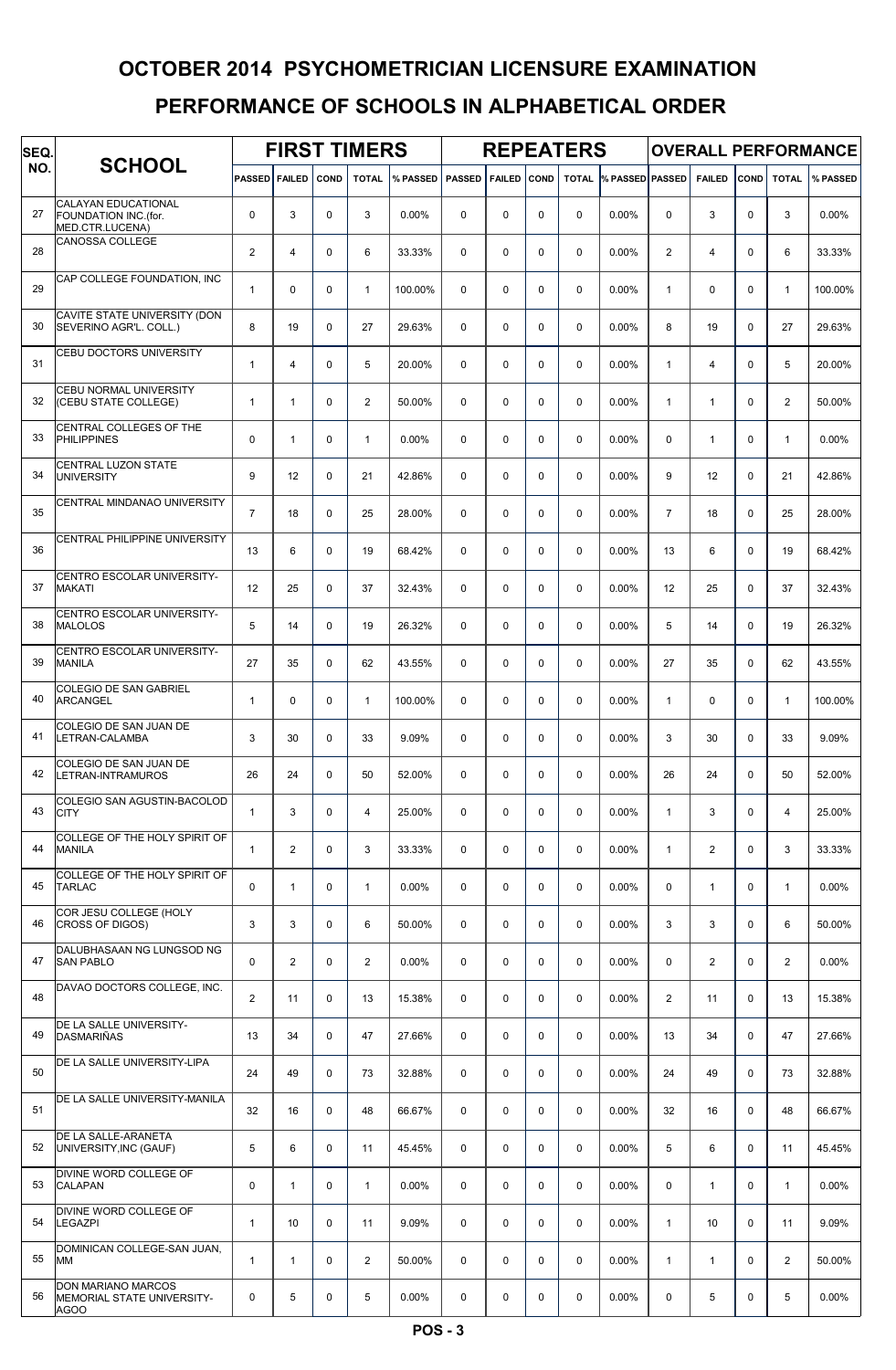| SEQ. |                                                                                     |                | <b>FIRST TIMERS</b><br><b>PASSED FAILED</b><br><b>COND</b> |             |                |          |               |               |             | <b>REPEATERS</b> |                              |                |                |             |                | <b>OVERALL PERFORMANCE</b> |
|------|-------------------------------------------------------------------------------------|----------------|------------------------------------------------------------|-------------|----------------|----------|---------------|---------------|-------------|------------------|------------------------------|----------------|----------------|-------------|----------------|----------------------------|
| NO.  | <b>SCHOOL</b>                                                                       |                |                                                            |             | <b>TOTAL</b>   | % PASSED | <b>PASSED</b> | <b>FAILED</b> | COND        |                  | <b>TOTAL % PASSED PASSED</b> |                | <b>FAILED</b>  | COND        | <b>TOTAL</b>   | % PASSED                   |
| 57   | DR. CARLOS S. LANTING<br>COLLEGE-Q.C.                                               | $\mathbf 0$    | $\mathbf{2}$                                               | 0           | 2              | 0.00%    | 0             | 0             | $\mathbf 0$ | $\mathbf 0$      | 0.00%                        | 0              | $\overline{2}$ | 0           | 2              | 0.00%                      |
| 58   | EMILIO AGUINALDO COLLEGE-<br><b>DASMARIÑAS</b>                                      | $\mathbf 0$    | 3                                                          | 0           | 3              | 0.00%    | 0             | 0             | $\mathbf 0$ | $\mathbf 0$      | 0.00%                        | $\mathbf 0$    | 3              | 0           | 3              | 0.00%                      |
| 59   | EMILIO AGUINALDO COLLEGE-<br><b>MANILA</b>                                          | $\mathbf{1}$   | 6                                                          | 0           | $\overline{7}$ | 14.29%   | 0             | 0             | $\mathbf 0$ | $\mathbf 0$      | 0.00%                        | $\mathbf{1}$   | 6              | $\mathbf 0$ | $\overline{7}$ | 14.29%                     |
| 60   | EULOGIO (AMANG) RODRIGUEZ<br><b>INSTITUTE OF SCIENCE &amp;</b><br><b>TECHNOLOGY</b> | 3              | 11                                                         | 0           | 14             | 21.43%   | 0             | 0             | $\mathbf 0$ | $\mathbf 0$      | 0.00%                        | 3              | 11             | $\mathbf 0$ | 14             | 21.43%                     |
| 61   | FAR EASTERN UNIVERSITY-<br><b>MANILA</b>                                            | 79             | 115                                                        | 0           | 194            | 40.72%   | 0             | 0             | $\mathbf 0$ | $\mathbf 0$      | 0.00%                        | 79             | 115            | $\Omega$    | 194            | 40.72%                     |
| 62   | FEU-INSTITUTE OF<br>TECHNOLOGY(FOR. FEU-EAST<br>ASIA COLL)                          | 0              | $\mathbf{1}$                                               | 0           | $\mathbf{1}$   | 0.00%    | 0             | 0             | $\mathbf 0$ | $\mathbf 0$      | 0.00%                        | $\mathbf 0$    | $\mathbf{1}$   | $\Omega$    | $\mathbf{1}$   | 0.00%                      |
| 63   | FIRST ASIA INSTITUTE OF<br><b>TECHNOLOGY &amp; HUMANITIES</b>                       | 6              | $\overline{4}$                                             | 0           | 10             | 60.00%   | $\Omega$      | 0             | $\mathbf 0$ | 0                | 0.00%                        | 6              | $\overline{4}$ | $\Omega$    | 10             | 60.00%                     |
| 64   | HOLY ANGEL UNIVERSITY                                                               | 18             | 22                                                         | 0           | 40             | 45.00%   | 0             | 0             | $\mathbf 0$ | $\mathbf 0$      | 0.00%                        | 18             | 22             | $\Omega$    | 40             | 45.00%                     |
| 65   | HOLY CROSS OF DAVAO COLLEGE                                                         | 6              | 11                                                         | 0           | 17             | 35.29%   | 0             | 0             | $\mathbf 0$ | $\mathbf 0$      | 0.00%                        | 6              | 11             | $\Omega$    | 17             | 35.29%                     |
| 66   | HOLY INFANT COLLEGE                                                                 | $\mathbf 0$    | $\mathbf{1}$                                               | 0           | $\mathbf{1}$   | 0.00%    | 0             | 0             | $\mathbf 0$ | $\mathbf 0$      | 0.00%                        | $\mathbf 0$    | $\mathbf{1}$   | 0           | $\mathbf{1}$   | 0.00%                      |
| 67   | HOLY NAME UNIVERSITY<br>(for.DIVINE WORD-TAGBILARAN)                                | $\mathbf{1}$   | $\overline{2}$                                             | 0           | 3              | 33.33%   | 0             | 0             | $\mathbf 0$ | $\mathbf 0$      | 0.00%                        | $\mathbf{1}$   | 2              | 0           | 3              | 33.33%                     |
| 68   | <b>ICCT COLLEGES</b><br>FOUNDATION, INC(INST.OF<br>CREATIVE COMP TECH INC)          | $\mathbf 0$    | $\mathbf{1}$                                               | 0           | $\mathbf{1}$   | 0.00%    | 0             | 0             | $\mathbf 0$ | $\mathbf 0$      | 0.00%                        | 0              | $\mathbf{1}$   | $\mathbf 0$ | $\mathbf{1}$   | 0.00%                      |
| 69   | <b>ISABELA STATE UNIVERSITY-</b><br><b>ECHAGUE</b>                                  | $\mathbf{1}$   | 8                                                          | 0           | 9              | 11.11%   | 0             | 0             | $\mathbf 0$ | $\mathbf 0$      | 0.00%                        | $\mathbf{1}$   | 8              | $\mathbf 0$ | 9              | 11.11%                     |
| 70   | JESUS REIGNS CHRISTIAN<br>COLLEGE FOUNDATION, INC                                   | 3              | 13                                                         | 0           | 16             | 18.75%   | 0             | 0             | $\mathbf 0$ | $\mathbf 0$      | 0.00%                        | 3              | 13             | $\Omega$    | 16             | 18.75%                     |
| 71   | JOSE MARIA COLLEGE                                                                  | $\mathbf 0$    | $\overline{2}$                                             | 0           | $\overline{2}$ | 0.00%    | 0             | 0             | $\mathbf 0$ | 0                | 0.00%                        | $\Omega$       | 2              | $\Omega$    | $\overline{2}$ | 0.00%                      |
| 72   | LA CONSOLACION COLLEGE-<br><b>BINAN</b>                                             | $\mathbf{1}$   | 0                                                          | 0           | $\mathbf{1}$   | 100.00%  | 0             | 0             | $\mathbf 0$ | $\mathbf 0$      | 0.00%                        | $\mathbf{1}$   | $\mathbf 0$    | 0           | 1              | 100.00%                    |
| 73   | LA CONSOLACION COLLEGE-<br><b>MANILA</b>                                            | $\mathbf 0$    | 3                                                          | 0           | 3              | 0.00%    | 0             | 0             | $\mathbf 0$ | 0                | 0.00%                        | 0              | 3              | 0           | 3              | 0.00%                      |
| 74   | LA CONSOLACION UNIVERSITY<br>PHILIPPINES(for. U.REGINA<br><b>CARMELI)</b>           | 4              | 10                                                         | 0           | 14             | 28.57%   | 0             | 0             | $\mathbf 0$ | 0                | 0.00%                        | $\overline{4}$ | 10             | 0           | 14             | 28.57%                     |
| 75   | LA SALLE COLLEGE-ANTIPOLO(LA<br>SALLE SCHOOL)                                       | $\mathbf{1}$   | 15                                                         | 0           | 16             | 6.25%    | 0             | 0             | $\mathbf 0$ | 0                | 0.00%                        | $\mathbf{1}$   | 15             | 0           | 16             | 6.25%                      |
| 76   | LA SALLE UNIVERSITY<br>(for.IMMA.CONCEPCION-LA SALLE)                               | 0              | 3                                                          | 0           | 3              | 0.00%    | 0             | 0             | $\mathbf 0$ | 0                | 0.00%                        | 0              | 3              | 0           | 3              | 0.00%                      |
| 77   | LAGUNA COLLEGE                                                                      | 5              | 3                                                          | $\mathbf 0$ | 8              | 62.50%   | 0             | 0             | $\mathbf 0$ | 0                | 0.00%                        | 5              | 3              | 0           | 8              | 62.50%                     |
| 78   | LAGUNA COLLEGE OF BUSINESS<br>& ARTS                                                | $\mathbf{2}$   | 2                                                          | $\mathbf 0$ | 4              | 50.00%   | 0             | 0             | $\mathbf 0$ | 0                | 0.00%                        | 2              | $\overline{2}$ | 0           | 4              | 50.00%                     |
| 79   | LAGUNA STATE POLYTECHNIC<br>UNIVERSITY-SINILOAN                                     | $\mathbf{1}$   | 6                                                          | $\mathbf 0$ | $\overline{7}$ | 14.29%   | 0             | 0             | $\mathbf 0$ | 0                | 0.00%                        | $\mathbf{1}$   | 6              | $\mathbf 0$ | $\overline{7}$ | 14.29%                     |
| 80   | LAGUNA STATE POLYTECHNIC<br>UNIV-SN PABLO(LSPC)                                     | $\mathbf{1}$   | 19                                                         | 0           | 20             | 5.00%    | 0             | 0             | $\mathbf 0$ | 0                | 0.00%                        | $\mathbf{1}$   | 19             | $\mathbf 0$ | 20             | 5.00%                      |
| 81   | LICEO DE CAGAYAN UNIVERSITY                                                         | 1              | 4                                                          | $\mathbf 0$ | 5              | 20.00%   | 0             | 0             | 0           | 0                | 0.00%                        | $\mathbf{1}$   | 4              | 0           | 5              | 20.00%                     |
| 82   | LORMA COLLEGE                                                                       | $\pmb{0}$      | 4                                                          | 0           | $\overline{4}$ | 0.00%    | 0             | 0             | $\mathbf 0$ | 0                | 0.00%                        | $\mathbf 0$    | 4              | 0           | 4              | 0.00%                      |
| 83   | LOURDES COLLEGE                                                                     | $\overline{2}$ | 4                                                          | $\mathbf 0$ | 6              | 33.33%   | 0             | 0             | $\mathbf 0$ | 0                | 0.00%                        | 2              | $\overline{4}$ | 0           | 6              | 33.33%                     |
| 84   | LYCEUM NORTHWESTERN UNIV-<br><b>DAGUPAN CITY</b>                                    | $\mathbf{1}$   | 0                                                          | 0           | $\mathbf{1}$   | 100.00%  | 0             | 0             | $\mathbf 0$ | 0                | 0.00%                        | $\mathbf{1}$   | $\mathbf 0$    | 0           | $\mathbf{1}$   | 100.00%                    |
| 85   | LYCEUM OF THE PHILIPPINES -<br><b>GEN TRIAS, CAVITE</b>                             | 4              | 10                                                         | 0           | 14             | 28.57%   | 0             | 0             | $\mathbf 0$ | 0                | 0.00%                        | $\overline{4}$ | 10             | $\mathbf 0$ | 14             | 28.57%                     |
| 86   | LYCEUM OF THE PHILIPPINES<br>UNIVERSITY-BATANGAS, INC                               | 14             | 20                                                         | 0           | 34             | 41.18%   | 0             | 0             | 0           | 0                | 0.00%                        | 14             | 20             | 0           | 34             | 41.18%                     |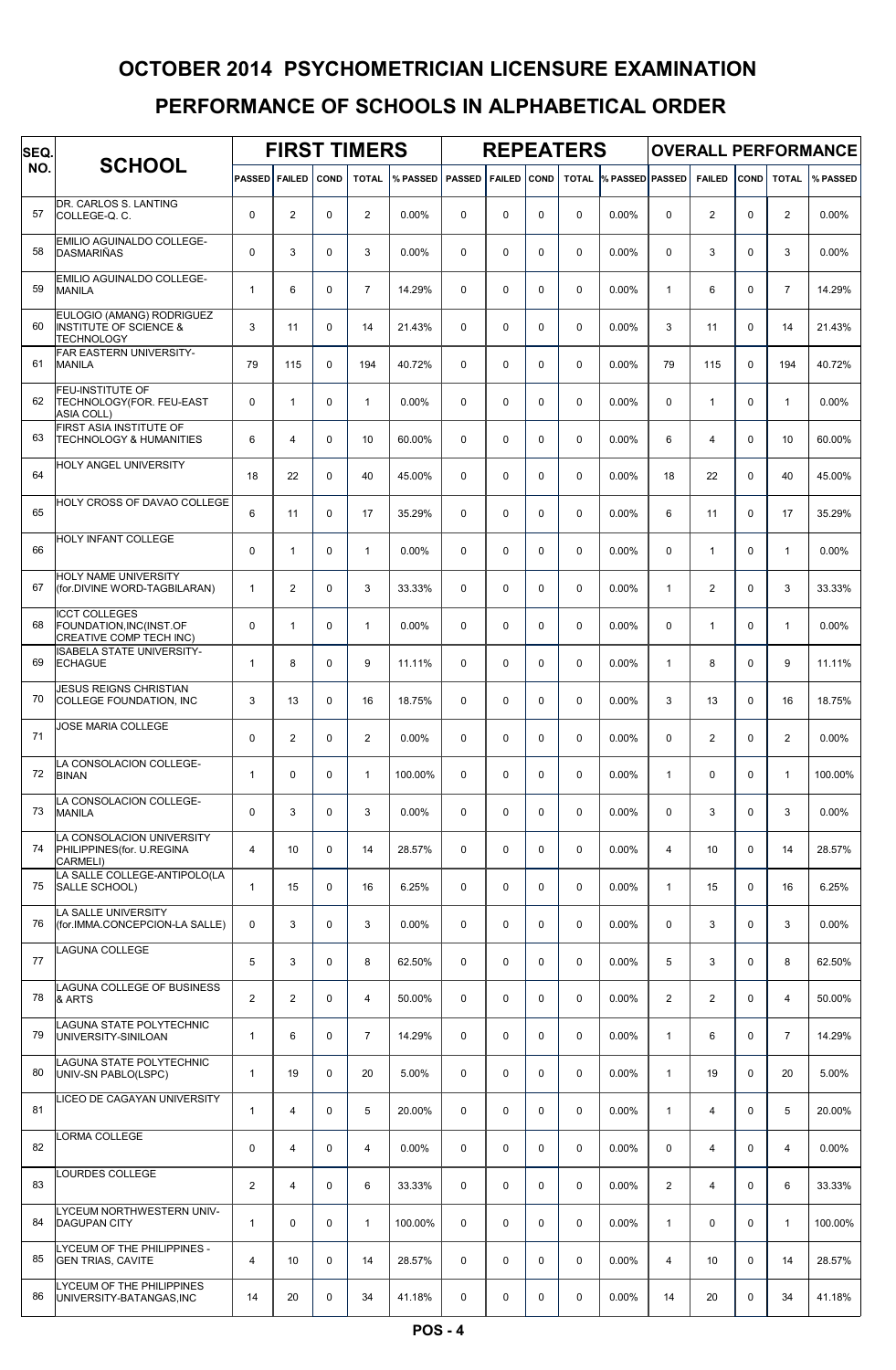| SEQ. |                                                                               |                |                |             | <b>FIRST TIMERS</b> |          |               |               |             | <b>REPEATERS</b> |                 |                |                |             |                | <b>OVERALL PERFORMANCE</b> |
|------|-------------------------------------------------------------------------------|----------------|----------------|-------------|---------------------|----------|---------------|---------------|-------------|------------------|-----------------|----------------|----------------|-------------|----------------|----------------------------|
| NO.  | <b>SCHOOL</b>                                                                 | <b>PASSED</b>  | <b>FAILED</b>  | COND        | <b>TOTAL</b>        | % PASSED | <b>PASSED</b> | <b>FAILED</b> | <b>COND</b> | <b>TOTAL</b>     | % PASSED PASSED |                | <b>FAILED</b>  | COND        | <b>TOTAL</b>   | % PASSED                   |
| 87   | LYCEUM OF THE PHILIPPINES<br>UNIVERSITY-MANILA                                | 9              | 22             | $\mathbf 0$ | 31                  | 29.03%   | $\Omega$      | 0             | 0           | $\Omega$         | 0.00%           | 9              | 22             | $\Omega$    | 31             | 29.03%                     |
| 88   | LYCEUM OF THE PHILIPPINES-<br>LAGUNA (for.LYCEUM INST.OF<br>TECH)             | $\overline{2}$ | $\overline{2}$ | $\mathbf 0$ | $\overline{4}$      | 50.00%   | $\Omega$      | 0             | 0           | $\mathbf 0$      | 0.00%           | $\overline{2}$ | $\overline{2}$ | $\Omega$    | $\overline{4}$ | 50.00%                     |
| 89   | MANILA CENTRAL UNIVERSITY-<br><b>CALOOCAN CITY</b>                            | 12             | 6              | $\mathbf 0$ | 18                  | 66.67%   | $\Omega$      | $\Omega$      | $\Omega$    | $\Omega$         | 0.00%           | 12             | 6              | $\Omega$    | 18             | 66.67%                     |
| 90   | MANILA TYTANA COLLEGES, INC<br>(for. MANILA DOCTORS COLL)                     | 11             | 17             | $\mathbf 0$ | 28                  | 39.29%   | $\Omega$      | 0             | 0           | $\Omega$         | 0.00%           | 11             | 17             | $\Omega$    | 28             | 39.29%                     |
| 91   | MANUEL L. QUEZON UNIVERSITY                                                   | $\mathbf 0$    | 3              | $\mathbf 0$ | 3                   | 0.00%    | $\Omega$      | 0             | 0           | $\Omega$         | 0.00%           | $\Omega$       | 3              | $\Omega$    | 3              | 0.00%                      |
| 92   | MANUEL S. ENVERGA UNIV.<br><b>FOUNDATION-LUCENA CITY</b>                      | 3              | $\overline{7}$ | $\mathbf 0$ | 10                  | 30.00%   | $\Omega$      | 0             | 0           | $\mathbf 0$      | 0.00%           | 3              | $\overline{7}$ | $\Omega$    | 10             | 30.00%                     |
| 93   | MAPUA INSTITUTE OF<br><b>TECHNOLOGY-MANILA</b>                                | 5              | 12             | $\mathbf 0$ | 17                  | 29.41%   | $\Omega$      | $\Omega$      | 0           | $\Omega$         | 0.00%           | 5              | 12             | $\Omega$    | 17             | 29.41%                     |
| 94   | <b>MARTINEZ MEMORIAL COLLEGE</b>                                              | $\mathbf{1}$   | 0              | $\Omega$    | $\mathbf{1}$        | 100.00%  | $\Omega$      | $\Omega$      | 0           | $\Omega$         | 0.00%           | $\mathbf{1}$   | $\Omega$       | $\Omega$    | $\mathbf{1}$   | 100.00%                    |
| 95   | MESSIAH COLLEGE FOUNDATION.<br>INC.                                           | $\mathbf{1}$   | 0              | $\mathbf 0$ | $\mathbf{1}$        | 100.00%  | $\Omega$      | 0             | $\Omega$    | $\Omega$         | 0.00%           | $\mathbf{1}$   | $\Omega$       | $\Omega$    | $\mathbf{1}$   | 100.00%                    |
| 96   | MINDANAO STATE UNIVERSITY-<br><b>ILIGAN INSTITUTE OF</b><br><b>TECHNOLOGY</b> | 31             | 21             | $\mathbf 0$ | 52                  | 59.62%   | $\Omega$      | 0             | 0           | $\mathbf 0$      | 0.00%           | 31             | 21             | $\mathbf 0$ | 52             | 59.62%                     |
| 97   | MINDANAO STATE UNIVERSITY-<br><b>MARAWI CITY</b>                              | $\overline{4}$ | $\mathbf{1}$   | $\mathbf 0$ | 5                   | 80.00%   | $\Omega$      | 0             | 0           | $\Omega$         | 0.00%           | $\overline{4}$ | $\mathbf{1}$   | $\Omega$    | 5              | 80.00%                     |
| 98   | MIRIAM COLLEGE (for.MARYKNOLL<br>COLL.FDTN, INC)                              | 16             | 19             | $\mathbf 0$ | 35                  | 45.71%   | $\Omega$      | 0             | 0           | $\Omega$         | 0.00%           | 16             | 19             | $\Omega$    | 35             | 45.71%                     |
| 99   | MISAMIS UNIVERSITY-OZAMIS CITY                                                | $\mathbf 0$    | $\mathbf{1}$   | $\mathbf 0$ | $\overline{1}$      | 0.00%    | $\Omega$      | 0             | 0           | $\Omega$         | 0.00%           | $\Omega$       | $\mathbf{1}$   | $\Omega$    | $\mathbf{1}$   | 0.00%                      |
| 100  | <b>MONDRIAAN AURA COLLEGE</b>                                                 | 4              | 5              | $\mathbf 0$ | 9                   | 44.44%   | $\Omega$      | 0             | 0           | $\mathbf 0$      | 0.00%           | $\overline{4}$ | 5              | $\Omega$    | 9              | 44.44%                     |
| 101  | NATIONAL COLLEGE OF SCIENCE<br>& TECHNOLOGY-DASMARINAS                        | $\mathbf 0$    | $\overline{7}$ | $\mathbf 0$ | $\overline{7}$      | 0.00%    | $\Omega$      | $\Omega$      | $\Omega$    | $\Omega$         | 0.00%           | $\Omega$       | $\overline{7}$ | $\Omega$    | $\overline{7}$ | 0.00%                      |
| 102  | NATIONAL TEACHER'S COLLEGE                                                    | $\Omega$       | 16             | $\mathbf 0$ | 16                  | 0.00%    | $\Omega$      | 0             | $\Omega$    | $\Omega$         | 0.00%           | $\Omega$       | 16             | $\Omega$    | 16             | 0.00%                      |
| 103  | <b>NEW ERA UNIVERSITY</b>                                                     | 17             | 79             | $\mathbf 0$ | 96                  | 17.71%   | $\mathbf 0$   | 0             | 0           | 0                | 0.00%           | 17             | 79             | $\mathbf 0$ | 96             | 17.71%                     |
| 104  | NORTHERN LUZON ADVENTIST<br><b>COLLEGE</b>                                    | $\mathbf 0$    | $\overline{2}$ | 0           | $\overline{2}$      | $0.00\%$ | $\mathbf 0$   | 0             | 0           | 0                | 0.00%           | $\mathsf 0$    | $\overline{2}$ | $\mathbf 0$ | $\overline{a}$ | 0.00%                      |
| 105  | NORTHWESTERN UNIVERSITY                                                       | $\pmb{0}$      | 4              | 0           | 4                   | $0.00\%$ | $\mathbf 0$   | 0             | 0           | $\mathbf 0$      | 0.00%           | $\mathbf 0$    | 4              | $\mathbf 0$ | 4              | 0.00%                      |
| 106  | NOTRE DAME OF DADIANGAS<br>UNIVERSITY, INC                                    | $\overline{c}$ | 6              | $\mathbf 0$ | 8                   | 25.00%   | $\mathbf 0$   | 0             | 0           | $\mathbf 0$      | 0.00%           | $\mathbf{2}$   | 6              | $\Omega$    | 8              | 25.00%                     |
| 107  | NOTRE DAME OF MARBEL<br><b>UNIVERSITY</b>                                     | $\mathbf{1}$   | 1              | $\mathbf 0$ | $\overline{2}$      | 50.00%   | $\mathbf 0$   | 0             | 0           | $\mathbf 0$      | 0.00%           | $\mathbf{1}$   | $\mathbf{1}$   | $\mathbf 0$ | 2              | 50.00%                     |
| 108  | NOTRE DAME UNIVERSITY                                                         | $\mathbf{1}$   | $\overline{2}$ | 0           | 3                   | 33.33%   | $\mathbf 0$   | 0             | 0           | $\mathbf 0$      | 0.00%           | $\mathbf{1}$   | $\overline{2}$ | $\mathbf 0$ | 3              | 33.33%                     |
| 109  | OLIVAREZ COLLEGE-PARAÑAQUE                                                    | $\pmb{0}$      | 5              | 0           | 5                   | 0.00%    | $\mathbf 0$   | 0             | 0           | $\mathbf 0$      | 0.00%           | $\mathbf 0$    | 5              | $\mathbf 0$ | 5              | 0.00%                      |
| 110  | OUR LADY OF FATIMA<br>UNIVERSITY-ANTIPOLO CITY                                | $\mathbf{1}$   | 4              | $\mathbf 0$ | 5                   | 20.00%   | $\mathbf 0$   | 0             | 0           | $\mathbf 0$      | 0.00%           | $\mathbf{1}$   | 4              | $\mathbf 0$ | 5              | 20.00%                     |
| 111  | OUR LADY OF FATIMA<br>UNIVERSITY-QC                                           | 6              | 24             | $\mathbf 0$ | 30                  | 20.00%   | $\mathbf 0$   | 0             | 0           | $\mathbf 0$      | 0.00%           | 6              | 24             | $\mathbf 0$ | 30             | 20.00%                     |
| 112  | OUR LADY OF FATIMA<br>UNIVERSITY-VALENZUELA                                   | 12             | 38             | 0           | 50                  | 24.00%   | $\mathbf 0$   | 0             | 0           | $\mathbf 0$      | 0.00%           | 12             | 38             | $\mathbf 0$ | 50             | 24.00%                     |
| 113  | PAMANTASAN NG CABUYAO                                                         | 4              | $\overline{2}$ | $\mathbf 0$ | 6                   | 66.67%   | $\mathbf 0$   | 0             | 0           | $\mathbf 0$      | 0.00%           | 4              | $\overline{2}$ | $\mathbf 0$ | 6              | 66.67%                     |
| 114  | PAMANTASAN NG LUNGSOD NG<br><b>MAYNILA</b>                                    | 50             | 35             | $\mathbf 0$ | 85                  | 58.82%   | $\mathbf 0$   | 0             | 0           | $\mathbf 0$      | 0.00%           | 50             | 35             | $\Omega$    | 85             | 58.82%                     |
| 115  | PAMANTASAN NG LUNGSOD NG<br>MUNTINLUPA (MPC)                                  | $\overline{2}$ | 15             | $\mathbf 0$ | 17                  | 11.76%   | $\mathbf 0$   | 0             | 0           | $\mathbf 0$      | 0.00%           | $\overline{2}$ | 15             | $\mathbf 0$ | 17             | 11.76%                     |
| 116  | PASIG CATHOLIC COLLEGE                                                        | $\mathbf{1}$   | $\overline{7}$ | 0           | 8                   | 12.50%   | 0             | 0             | 0           | 0                | 0.00%           | $\mathbf{1}$   | $\overline{7}$ | 0           | 8              | 12.50%                     |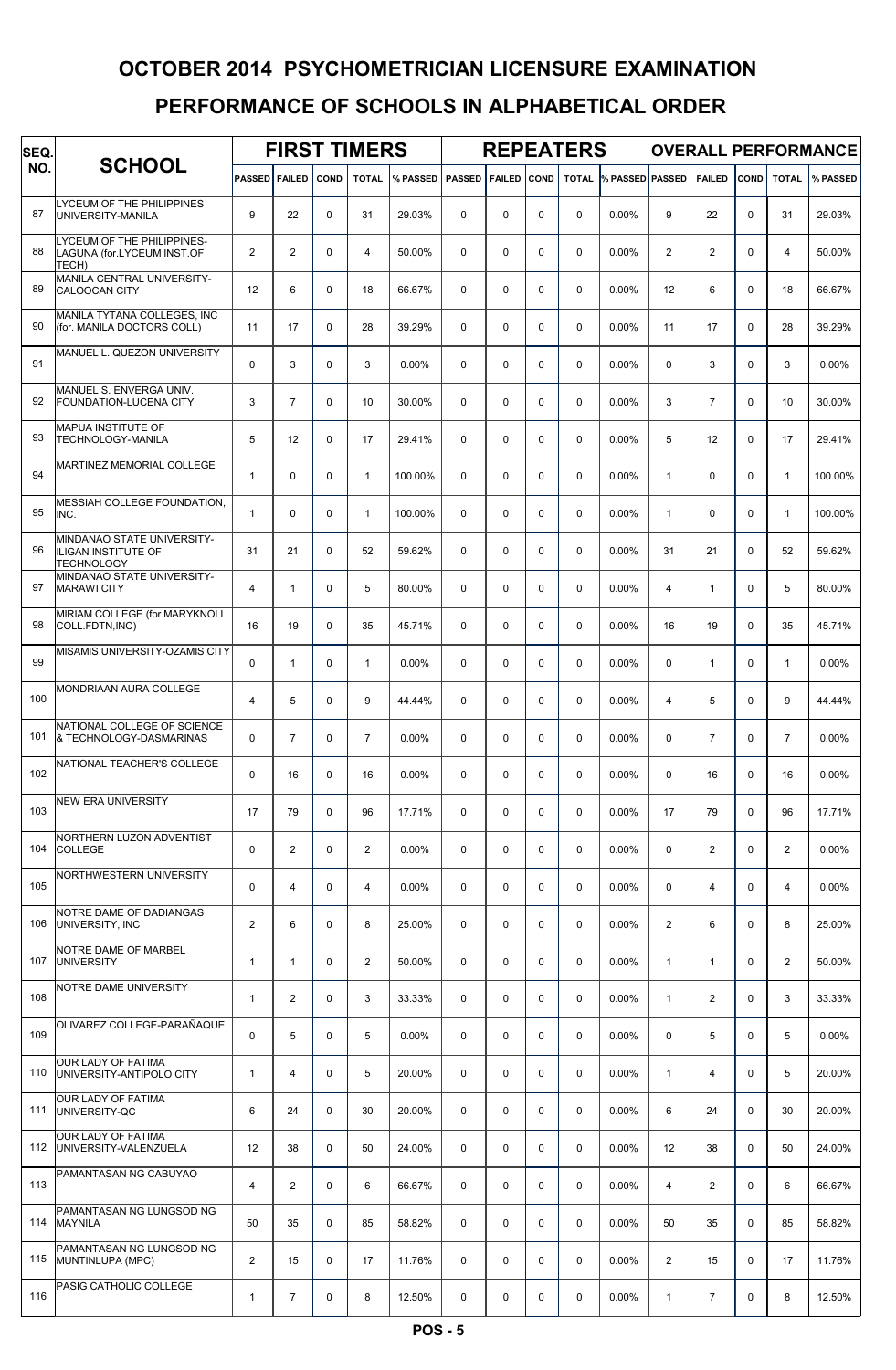| SEQ. |                                                             |                | <b>FIRST TIMERS</b><br><b>FAILED</b><br>COND |          |                |          |               |               |             | <b>REPEATERS</b> |                              |                |                |             |                | <b>OVERALL PERFORMANCE</b> |
|------|-------------------------------------------------------------|----------------|----------------------------------------------|----------|----------------|----------|---------------|---------------|-------------|------------------|------------------------------|----------------|----------------|-------------|----------------|----------------------------|
| NO.  | <b>SCHOOL</b>                                               | <b>PASSED</b>  |                                              |          | <b>TOTAL</b>   | % PASSED | <b>PASSED</b> | <b>FAILED</b> | COND        |                  | <b>TOTAL % PASSED PASSED</b> |                | <b>FAILED</b>  | COND        | <b>TOTAL</b>   | % PASSED                   |
| 117  | PHILIPPINE CHRISTIAN<br>UNIVERSITY-DASMARINAS               | $\mathbf{1}$   | $\mathbf{1}$                                 | 0        | $\mathbf{2}$   | 50.00%   | 0             | 0             | $\mathbf 0$ | $\mathbf 0$      | 0.00%                        | $\mathbf{1}$   | $\mathbf{1}$   | $\Omega$    | $\overline{a}$ | 50.00%                     |
| 118  | PHILIPPINE CHRISTIAN<br>UNIVERSITY-MANILA                   | $\overline{2}$ | 5                                            | 0        | $\overline{7}$ | 28.57%   | 0             | 0             | $\mathbf 0$ | $\mathbf 0$      | 0.00%                        | $\overline{2}$ | 5              | $\Omega$    | $\overline{7}$ | 28.57%                     |
| 119  | PHILIPPINE COLLEGE OF HEALTH<br>& SCIENCES                  | 0              | $\mathbf{1}$                                 | 0        | $\mathbf{1}$   | 0.00%    | $\Omega$      | 0             | $\Omega$    | $\mathbf 0$      | $0.00\%$                     | 0              | $\mathbf{1}$   | $\Omega$    | $\mathbf{1}$   | 0.00%                      |
| 120  | PHILIPPINE NORMAL UNIVERSITY-<br><b>MANILA</b>              | 12             | $\overline{7}$                               | 0        | 19             | 63.16%   | 0             | 0             | $\mathbf 0$ | $\mathbf 0$      | 0.00%                        | 12             | $\overline{7}$ | $\Omega$    | 19             | 63.16%                     |
| 121  | PHILIPPINE WOMEN'S<br>UNIVERSITY-MANILA                     | 3              | 6                                            | 0        | 9              | 33.33%   | 0             | 0             | $\Omega$    | $\mathbf 0$      | 0.00%                        | 3              | 6              | $\Omega$    | 9              | 33.33%                     |
| 122  | PHILIPPINE WOMEN'S<br>UNIVERSITY-QUEZON CITY                | $\mathbf 0$    | $\mathbf{1}$                                 | 0        | $\mathbf{1}$   | 0.00%    | 0             | 0             | $\mathbf 0$ | $\mathbf 0$      | 0.00%                        | 0              | $\mathbf{1}$   | $\Omega$    | $\mathbf{1}$   | 0.00%                      |
| 123  | POLYTECHNIC UNIVERSITY OF<br>THE PHILIPPINES-MAIN-STA. MESA | 18             | 20                                           | $\Omega$ | 38             | 47.37%   | $\Omega$      | $\Omega$      | $\Omega$    | $\Omega$         | $0.00\%$                     | 18             | 20             | $\Omega$    | 38             | 47.37%                     |
| 124  | POLYTECHNIC UNIVERSITY OF<br>THE PHILIPPINES-STO. TOMAS     | 0              | 4                                            | 0        | 4              | 0.00%    | 0             | $\Omega$      | $\mathbf 0$ | $\Omega$         | 0.00%                        | $\Omega$       | 4              | $\Omega$    | 4              | 0.00%                      |
| 125  | RAMON MAGSAYSAY MEMORIAL<br><b>COLLEGES</b>                 | $\mathbf{1}$   | 16                                           | $\Omega$ | 17             | 5.88%    | $\mathbf 0$   | $\Omega$      | $\mathbf 0$ | $\Omega$         | 0.00%                        | $\mathbf{1}$   | 16             | $\Omega$    | 17             | 5.88%                      |
| 126  | <b>RAMON MAGSAYSAY</b><br>TECHNOLOGICAL UNIVERSITY-IBA      | $\mathbf 0$    | 4                                            | 0        | $\overline{4}$ | 0.00%    | 0             | 0             | $\mathbf 0$ | $\mathbf 0$      | 0.00%                        | $\mathbf 0$    | 4              | $\Omega$    | 4              | 0.00%                      |
| 127  | <b>RIVERSIDE COLLEGE</b>                                    | $\mathbf 0$    | $\mathbf{1}$                                 | 0        | $\mathbf{1}$   | 0.00%    | 0             | 0             | $\mathbf 0$ | $\mathbf 0$      | 0.00%                        | 0              | $\mathbf{1}$   | $\Omega$    | $\mathbf{1}$   | 0.00%                      |
| 128  | RIZAL TECHNOLOGICAL<br><b>UNIVERSITY</b>                    | $\overline{2}$ | $\mathbf{2}$                                 | 0        | 4              | 50.00%   | $\Omega$      | 0             | $\mathbf 0$ | $\Omega$         | 0.00%                        | $\overline{2}$ | 2              | $\Omega$    | 4              | 50.00%                     |
| 129  | SACRED HEART COLLEGE OF<br>LUCENA CITY, INC.                | $\overline{2}$ | 21                                           | 0        | 23             | 8.70%    | $\mathbf 0$   | 0             | $\Omega$    | $\mathbf 0$      | 0.00%                        | $\overline{2}$ | 21             | $\Omega$    | 23             | 8.70%                      |
| 130  | SAINT FERDINAND COLLEGE-<br><b>ILAGAN</b>                   | 0              | $\mathbf{2}$                                 | 0        | $\overline{2}$ | 0.00%    | $\Omega$      | $\Omega$      | $\Omega$    | $\mathbf 0$      | 0.00%                        | $\mathbf 0$    | $\overline{2}$ | $\Omega$    | $\overline{a}$ | 0.00%                      |
| 131  | SAINT JOSEPH'S COLLEGE OF<br><b>QUEZON CITY</b>             | $\mathbf{1}$   | 8                                            | $\Omega$ | 9              | 11.11%   | 0             | $\Omega$      | $\Omega$    | $\Omega$         | 0.00%                        | $\mathbf{1}$   | 8              | $\Omega$    | 9              | 11.11%                     |
| 132  | SAINT JUDE COLLEGE-MANILA                                   | $\mathbf{1}$   | 6                                            | 0        | $\overline{7}$ | 14.29%   | $\Omega$      | $\Omega$      | $\mathbf 0$ | $\Omega$         | 0.00%                        | $\mathbf{1}$   | 6              | $\Omega$    | $\overline{7}$ | 14.29%                     |
| 133  | SAINT LOUIS COLLEGE OF SAN<br><b>FERNANDO</b>               | 6              | 4                                            | 0        | 10             | 60.00%   | 0             | 0             | $\mathbf 0$ | 0                | 0.00%                        | 6              | 4              | $\mathbf 0$ | 10             | 60.00%                     |
| 134  | <b>SAINT LOUIS UNIVERSITY</b>                               | 57             | 31                                           | 0        | 88             | 64.77%   | 0             | 0             | 0           | 0                | 0.00%                        | 57             | 31             | $\mathbf 0$ | 88             | 64.77%                     |
| 135  | SAINT MARY'S COLLEGE-TAGUM                                  | 0              | $\mathbf{1}$                                 | 0        | $\mathbf{1}$   | 0.00%    | 0             | 0             | $\mathbf 0$ | $\mathbf 0$      | $0.00\%$                     | 0              | $\mathbf{1}$   | 0           | $\mathbf{1}$   | 0.00%                      |
| 136  | <b>SAINT MARY'S UNIVERSITY</b>                              | $\overline{7}$ | $\mathbf{2}$                                 | 0        | 9              | 77.78%   | 0             | 0             | $\mathbf 0$ | $\mathbf 0$      | 0.00%                        | $\overline{7}$ | 2              | $\Omega$    | 9              | 77.78%                     |
| 137  | SAINT MICHAEL'S COLLEGE-<br><b>ILIGAN CITY</b>              | 0              | 6                                            | 0        | 6              | 0.00%    | 0             | 0             | $\mathbf 0$ | $\mathbf 0$      | 0.00%                        | 0              | 6              | $\mathbf 0$ | 6              | 0.00%                      |
| 138  | SAINT PAUL UNIVERSITY-MANILA                                | 10             | 9                                            | 0        | 19             | 52.63%   | 0             | 0             | $\mathbf 0$ | $\mathbf 0$      | 0.00%                        | 10             | 9              | $\mathbf 0$ | 19             | 52.63%                     |
| 139  | SAINT PAUL UNIVERSITY-QUEZON<br><b>CITY</b>                 | 3              | 5                                            | 0        | 8              | 37.50%   | 0             | 0             | $\mathbf 0$ | $\mathbf 0$      | 0.00%                        | 3              | 5              | $\mathbf 0$ | 8              | 37.50%                     |
| 140  | SAINT PAUL UNIVERSITY-SURIGAO                               | 1              | $\mathbf{1}$                                 | 0        | $\mathbf{2}$   | 50.00%   | 0             | 0             | $\mathbf 0$ | $\mathbf 0$      | 0.00%                        | $\mathbf{1}$   | $\mathbf{1}$   | 0           | $\overline{2}$ | 50.00%                     |
| 141  | SAINT PAUL UNIVERSITY-<br><b>TUGUEGARAO</b>                 | 3              | 8                                            | 0        | 11             | 27.27%   | 0             | 0             | $\mathbf 0$ | $\mathbf 0$      | 0.00%                        | 3              | 8              | $\mathbf 0$ | 11             | 27.27%                     |
| 142  | SAINT SCHOLASTICA'S COLLEGE                                 | 5              | 3                                            | 0        | 8              | 62.50%   | 0             | 0             | $\mathbf 0$ | $\mathbf 0$      | 0.00%                        | 5              | 3              | $\mathbf 0$ | 8              | 62.50%                     |
| 143  | SAINT THERESA'S COLLEGE-CEBU                                | $\overline{2}$ | 0                                            | 0        | $\overline{2}$ | 100.00%  | 0             | 0             | $\mathbf 0$ | $\mathbf 0$      | $0.00\%$                     | $\overline{2}$ | $\mathbf 0$    | $\Omega$    | $\overline{2}$ | 100.00%                    |
| 144  | SAINTS JOHN AND PAUL<br>COLLEGES-CALAMBA                    | 0              | $\mathbf{1}$                                 | 0        | $\mathbf{1}$   | 0.00%    | 0             | 0             | $\mathbf 0$ | $\mathbf 0$      | 0.00%                        | 0              | $\mathbf{1}$   | $\Omega$    | $\mathbf{1}$   | 0.00%                      |
| 145  | <b>SAN BEDA COLLEGE</b>                                     | 9              | 34                                           | 0        | 43             | 20.93%   | 0             | 0             | $\mathbf 0$ | $\mathbf 0$      | 0.00%                        | 9              | 34             | $\mathbf 0$ | 43             | 20.93%                     |
| 146  | SAN BEDA COLLEGE OF<br>ALABANG, INC. (ST. BENEDICT<br>COLL) | 1              | 1                                            | 0        | $\overline{2}$ | 50.00%   | 0             | 0             | 0           | 0                | 0.00%                        | $\mathbf{1}$   | $\mathbf{1}$   | 0           | $\overline{a}$ | 50.00%                     |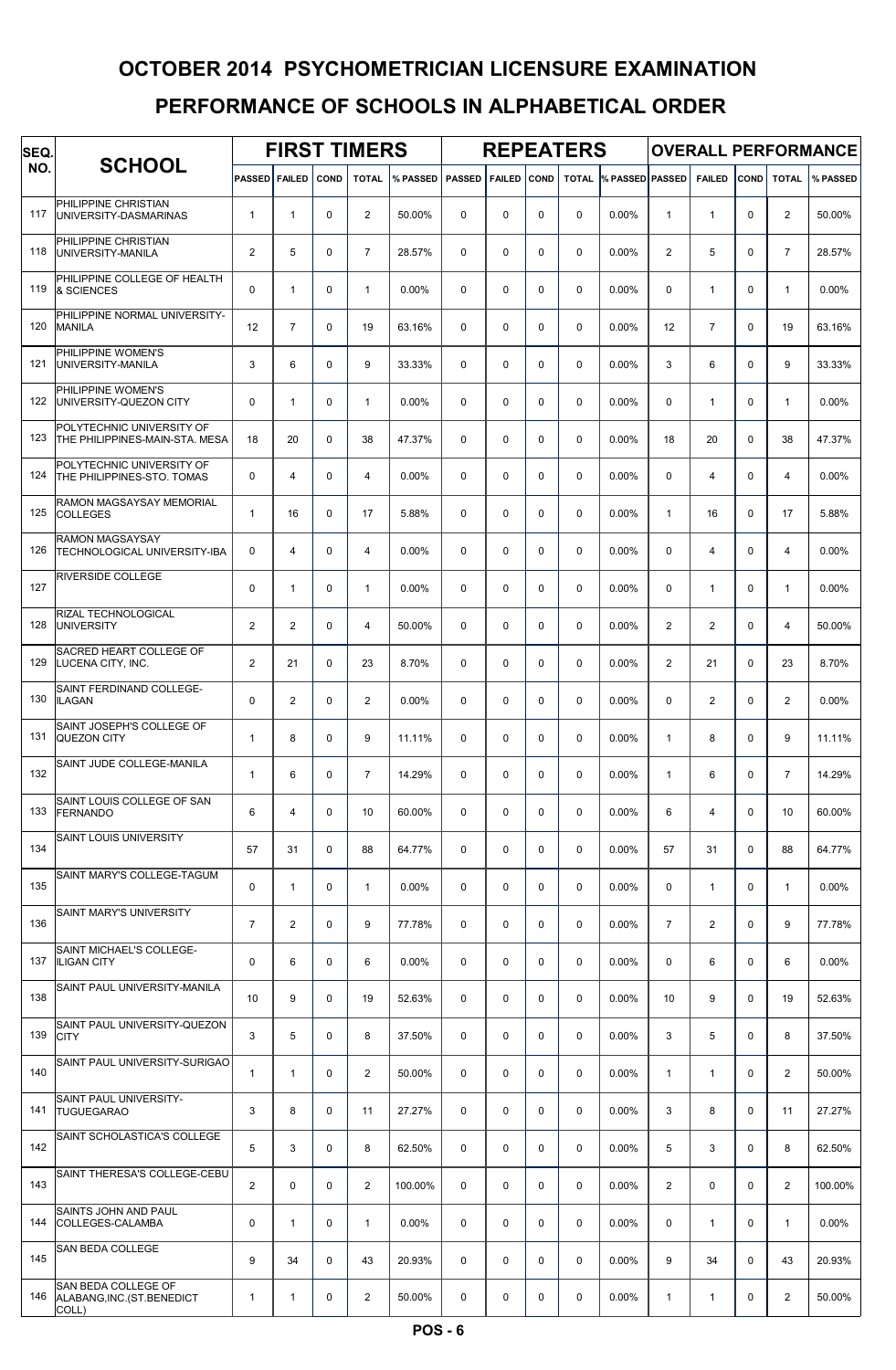| SEQ. |                                                               |                | <b>FIRST TIMERS</b><br>PASSED FAILED<br><b>COND</b> |             |                |          |               |             |             | <b>REPEATERS</b> |                              |                |                |             |                | <b>OVERALL PERFORMANCE</b> |
|------|---------------------------------------------------------------|----------------|-----------------------------------------------------|-------------|----------------|----------|---------------|-------------|-------------|------------------|------------------------------|----------------|----------------|-------------|----------------|----------------------------|
| NO.  | <b>SCHOOL</b>                                                 |                |                                                     |             | <b>TOTAL</b>   | % PASSED | <b>PASSED</b> | FAILED COND |             |                  | <b>TOTAL % PASSED PASSED</b> |                | <b>FAILED</b>  | COND        | <b>TOTAL</b>   | % PASSED                   |
| 147  | SAN PEDRO COLLEGE OF<br><b>BUSINESS ADMINISTRATION</b>        | 0              | 3                                                   | $\mathbf 0$ | 3              | 0.00%    | $\Omega$      | $\mathbf 0$ | $\mathbf 0$ | $\mathbf 0$      | 0.00%                        | 0              | 3              | $\Omega$    | 3              | 0.00%                      |
| 148  | SAN PEDRO COLLEGE-DAVAO<br><b>CITY</b>                        | 19             | 29                                                  | $\mathbf 0$ | 48             | 39.58%   | $\mathbf 0$   | $\mathbf 0$ | $\mathbf 0$ | 0                | 0.00%                        | 19             | 29             | $\Omega$    | 48             | 39.58%                     |
| 149  | SAN SEBASTIAN COLLEGE-<br><b>RECOLETOS.CAVITE</b>             | $\overline{2}$ | 9                                                   | $\mathbf 0$ | 11             | 18.18%   | $\mathbf 0$   | $\mathbf 0$ | $\mathbf 0$ | $\mathbf 0$      | $0.00\%$                     | $\overline{2}$ | 9              | $\Omega$    | 11             | 18.18%                     |
| 150  | SAN SEBASTIAN COLLEGE-<br>RECOLETOS, MANILA                   | 3              | 15                                                  | $\Omega$    | 18             | 16.67%   | $\Omega$      | $\mathbf 0$ | $\mathbf 0$ | $\mathbf 0$      | $0.00\%$                     | 3              | 15             | $\Omega$    | 18             | 16.67%                     |
| 151  | SILLIMAN UNIVERSITY                                           | 3              | 5                                                   | $\mathbf 0$ | 8              | 37.50%   | 0             | $\mathbf 0$ | $\mathbf 0$ | $\mathbf 0$      | 0.00%                        | 3              | 5              | 0           | 8              | 37.50%                     |
| 152  | SOUTHERN LUZON STATE<br>UNIVERSITY-LUCBAN (SLPC)              | 12             | 31                                                  | $\mathbf 0$ | 43             | 27.91%   | $\mathbf 0$   | $\mathbf 0$ | $\mathbf 0$ | 0                | 0.00%                        | 12             | 31             | $\Omega$    | 43             | 27.91%                     |
| 153  | SOUTHVILLE INTERNATIONAL<br><b>SCHOOL AND COLLEGES</b>        | $\overline{2}$ | $\overline{2}$                                      | $\mathbf 0$ | $\overline{4}$ | 50.00%   | 0             | $\mathbf 0$ | $\mathbf 0$ | $\mathbf 0$      | $0.00\%$                     | $\overline{2}$ | 2              | $\Omega$    | $\overline{4}$ | 50.00%                     |
| 154  | SOUTHWESTERN UNIVERSITY                                       | 0              | $\mathbf{1}$                                        | $\Omega$    | $\mathbf{1}$   | 0.00%    | $\Omega$      | $\mathbf 0$ | $\mathbf 0$ | 0                | 0.00%                        | 0              | $\mathbf{1}$   | $\Omega$    | $\mathbf{1}$   | 0.00%                      |
| 155  | ST. DOMINIC COLLEGE OF ASIA<br>(for. ST. DOMINIC C.A.S)       | $\mathbf{1}$   | 8                                                   | $\Omega$    | 9              | 11.11%   | $\Omega$      | $\mathbf 0$ | $\mathbf 0$ | $\Omega$         | 0.00%                        | $\mathbf{1}$   | 8              | $\Omega$    | 9              | 11.11%                     |
| 156  | TARLAC COLLEGE OF<br><b>AGRICULTURE</b>                       | $\mathbf 0$    | 13                                                  | $\mathbf 0$ | 13             | 0.00%    | $\mathbf 0$   | $\mathbf 0$ | $\mathbf 0$ | 0                | 0.00%                        | $\mathbf 0$    | 13             | $\Omega$    | 13             | 0.00%                      |
| 157  | TARLAC STATE UNIVERSITY<br>(TARLAC COLLEGE OF TECH.)          | 11             | 20                                                  | $\mathbf 0$ | 31             | 35.48%   | $\mathbf 0$   | $\mathbf 0$ | $\mathbf 0$ | $\mathbf 0$      | 0.00%                        | 11             | 20             | $\Omega$    | 31             | 35.48%                     |
| 158  | THE FAMILY CLINIC, INC.                                       | $\mathbf 0$    | $\mathbf{1}$                                        | $\mathbf 0$ | $\mathbf{1}$   | 0.00%    | $\Omega$      | $\mathbf 0$ | $\mathbf 0$ | $\mathbf 0$      | 0.00%                        | 0              | $\mathbf{1}$   | $\mathbf 0$ | $\mathbf{1}$   | 0.00%                      |
| 159  | TRINITY UNIVERSITY OF ASIA<br>(TRINITY-QC)                    | 13             | 34                                                  | $\Omega$    | 47             | 27.66%   | $\Omega$      | $\mathbf 0$ | $\mathbf 0$ | $\mathbf 0$      | 0.00%                        | 13             | 34             | $\mathbf 0$ | 47             | 27.66%                     |
| 160  | <b>UNION COLLEGE</b>                                          | $\mathbf 0$    | $\mathbf{1}$                                        | $\mathbf 0$ | $\mathbf{1}$   | 0.00%    | $\mathbf 0$   | $\mathbf 0$ | $\mathbf 0$ | $\mathbf 0$      | 0.00%                        | 0              | $\mathbf{1}$   | $\Omega$    | $\mathbf{1}$   | 0.00%                      |
| 161  | UNIVERSIDAD DE MANILA (CITY<br>COLL. OF MANILA)               | 12             | 35                                                  | $\Omega$    | 47             | 25.53%   | $\Omega$      | $\mathbf 0$ | $\mathbf 0$ | $\mathbf 0$      | $0.00\%$                     | 12             | 35             | $\Omega$    | 47             | 25.53%                     |
| 162  | UNIVERSIDAD DE SANTA ISABEL<br>(COL DE STA ISABEL)            | $\mathbf 0$    | 3                                                   | $\mathbf 0$ | 3              | 0.00%    | $\Omega$      | $\mathbf 0$ | $\mathbf 0$ | $\mathbf 0$      | $0.00\%$                     | $\mathbf 0$    | 3              | $\Omega$    | 3              | 0.00%                      |
| 163  | UNIVERSITY OF BATANGAS                                        | 8              | 14                                                  | $\mathbf 0$ | 22             | 36.36%   | 0             | $\mathbf 0$ | $\mathbf 0$ | $\mathbf 0$      | 0.00%                        | 8              | 14             | 0           | 22             | 36.36%                     |
| 164  | UNIVERSITY OF CALOOCAN<br>CITY(for. CALOOCAN CITY P.C.)       | 3              | 40                                                  | $\mathbf 0$ | 43             | 6.98%    | $\mathbf 0$   | 0           | $\mathbf 0$ | 0                | 0.00%                        | 3              | 40             | $\mathbf 0$ | 43             | 6.98%                      |
| 165  | UNIVERSITY OF CEBU                                            | 0              | $\overline{4}$                                      | $\mathbf 0$ | $\overline{4}$ | $0.00\%$ | $\mathbf 0$   | $\mathbf 0$ | $\mathbf 0$ | $\mathbf 0$      | 0.00%                        | 0              | $\overline{4}$ | 0           | 4              | 0.00%                      |
| 166  | UNIVERSITY OF MAKATI                                          | 11             | 29                                                  | $\mathbf 0$ | 40             | 27.50%   | $\Omega$      | $\mathbf 0$ | $\mathbf 0$ | $\mathbf 0$      | 0.00%                        | 11             | 29             | $\Omega$    | 40             | 27.50%                     |
| 167  | UNIVERSITY OF MINDANAO-<br>DAVAO CITY                         | $\mathbf{1}$   | 6                                                   | $\mathbf 0$ | $\overline{7}$ | 14.29%   | 0             | $\mathbf 0$ | $\mathbf 0$ | $\mathbf 0$      | 0.00%                        | $\mathbf{1}$   | 6              | $\mathbf 0$ | $\overline{7}$ | 14.29%                     |
| 168  | UNIVERSITY OF NORTHERN<br><b>PHILIPPINES-VIGAN</b>            | $\overline{2}$ | $\overline{4}$                                      | $\mathbf 0$ | 6              | 33.33%   | $\mathbf 0$   | $\mathbf 0$ | $\mathbf 0$ | $\mathbf 0$      | 0.00%                        | $\overline{2}$ | $\overline{4}$ | $\mathbf 0$ | 6              | 33.33%                     |
| 169  | UNIVERSITY OF NUEVA CACERES                                   | $\overline{2}$ | $\mathbf{1}$                                        | $\mathbf 0$ | 3              | 66.67%   | $\mathbf 0$   | $\mathbf 0$ | $\mathbf 0$ | $\mathbf 0$      | 0.00%                        | $\overline{2}$ | $\mathbf{1}$   | $\mathbf 0$ | 3              | 66.67%                     |
| 170  | UNIVERSITY OF PERPETUAL HELP<br>RIZAL-MOLINO                  | $\mathbf 0$    | $\overline{4}$                                      | $\mathbf 0$ | $\overline{4}$ | $0.00\%$ | $\mathbf 0$   | 0           | $\mathbf 0$ | $\mathbf 0$      | 0.00%                        | 0              | $\overline{4}$ | $\mathbf 0$ | $\overline{4}$ | 0.00%                      |
| 171  | UNIVERSITY OF PERPETUAL HELP<br><b>SYSTEM DALTA-LAS PINAS</b> | 1              | $\overline{4}$                                      | $\mathbf 0$ | 5              | 20.00%   | 0             | $\mathbf 0$ | $\mathbf 0$ | $\mathbf 0$      | 0.00%                        | $\mathbf{1}$   | $\overline{4}$ | $\mathbf 0$ | 5              | 20.00%                     |
| 172  | UNIVERSITY OF PERPETUAL HELP<br><b>SYSTEM-LAGUNA</b>          | 1              | 10                                                  | $\mathbf 0$ | 11             | 9.09%    | $\mathbf 0$   | 0           | $\mathbf 0$ | 0                | 0.00%                        | $\mathbf{1}$   | 10             | $\mathbf 0$ | 11             | 9.09%                      |
| 173  | UNIVERSITY OF PERPETUAL<br><b>HELP-CAUAYAN CITY</b>           | 0              | $\mathbf{1}$                                        | $\mathbf 0$ | $\mathbf{1}$   | $0.00\%$ | $\mathbf 0$   | $\mathbf 0$ | $\mathbf 0$ | 0                | 0.00%                        | 0              | $\mathbf{1}$   | $\mathbf 0$ | $\mathbf{1}$   | 0.00%                      |
| 174  | UNIVERSITY OF RIZAL SYSTEM-<br><b>MORONG</b>                  | $\mathbf{1}$   | 16                                                  | $\mathbf 0$ | 17             | 5.88%    | $\Omega$      | $\mathbf 0$ | $\mathbf 0$ | $\mathbf 0$      | 0.00%                        | $\mathbf{1}$   | 16             | $\Omega$    | 17             | 5.88%                      |
| 175  | UNIVERSITY OF RIZAL SYSTEM-<br>PILILLA                        | 0              | $\overline{4}$                                      | $\mathbf 0$ | $\overline{4}$ | $0.00\%$ | 0             | $\mathbf 0$ | $\mathbf 0$ | $\mathbf 0$      | 0.00%                        | 0              | $\overline{4}$ | $\mathbf 0$ | $\overline{4}$ | 0.00%                      |
| 176  | UNIVERSITY OF SAINT ANTHONY                                   | $\overline{c}$ | $\mathbf{1}$                                        | 0           | 3              | 66.67%   | 0             | 0           | 0           | 0                | 0.00%                        | 2              | $\mathbf{1}$   | $\mathbf 0$ | 3              | 66.67%                     |